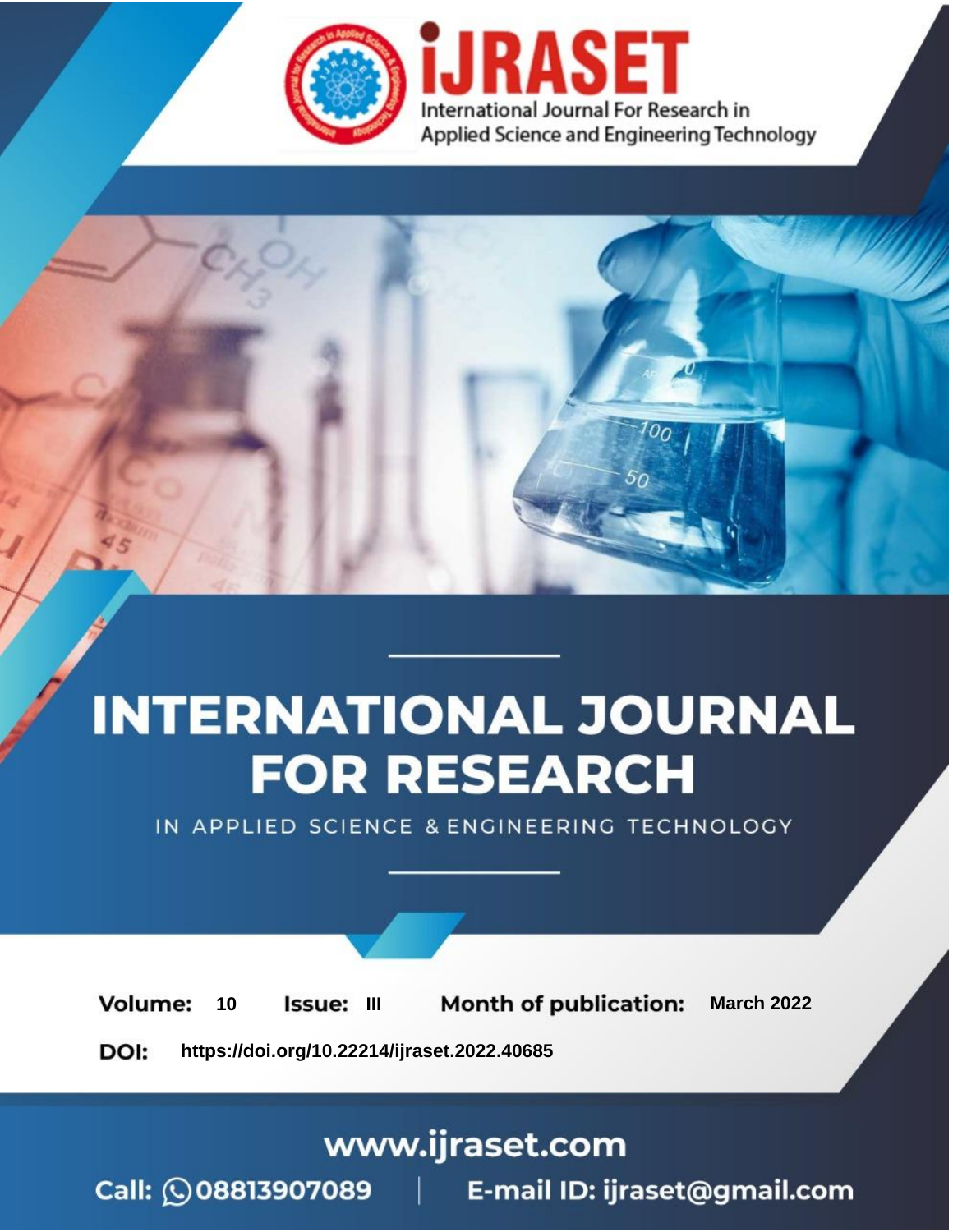

### **Cardiotoxic Effect of Aqueous Extract of Some Indigenous Plants on American Cockroach:** *Periplaneta Americana* **Linn**

Dr. S. S. Patole.

*Professor and Head, Department of Zoology, V. V. M's S. G. Patil Arts, Commerce and Science College, Sakri, Dist- Dhule. SAKRI- 424304*

*Abstract: The Cardiotoxic effect of aqueous extract of some indigenous plants is evaluated on American cockroach, Periplaneta Americana Linn as an experimental animal in laboratory conditions. Toxicity of plant extract was determined in terms of LD<sup>50</sup> value in the cockroach by tropical application. However, the Cardiotoxic activity was found to be higher in experimental animals as compared to control on exposure to plant extracts and it was dose dependent. Among the plants evaluated Balanites roxburghii Planch, Cestrum nocturnum Linn, Nicotiana tabecum Linn and Sapindus trifoliatus Linn showed highly Cardiotoxic activity causes significant reduction in heart rate. Whereas, Azadirachta indica A. Juss extract shows least activity than remaining experimental plants. This result therefore seems to support the claim that the plant extract contain saponin and glycoside as an active ingredients in them.* 

*Keywords: Cardiotoxic, American cockroach, Plant extract, Heart rate, Dose dependent.* 

#### **I. INTRODUCTION**

Many indigenous plant species have over the years constituted indispensable tools for research and development of new drugs and are used in folk medicine to manage hypertension due to their hypotensive properties (Caius, 1986; Salahdeen et al., 2004; Abudullah, 2012). The medicinal use of plant extracts date back to ancient times and now listed officially as herbal drugs in pharmacopoeias in many countries (Chang et al., 2002). There are thousands of plant species worldwide, but only very few were tested and used medicinally to treat cardiovascular disease (Bahorun et al., 2003). These studies showed that some of indigenous species increases contraction of the heart dilates peripheral blood vessel and improve blood supply to the heart, thereby help in treating heart disease and mitigating symptoms in early stage of heart failure (Rigelsky and Sweet, 2002). Some plant contains cardiac glycoside, its action include both beneficial and toxic effect on heart. It also used as heart tonic. The plant alkaloids are used as cardio-protective agent. A steroid in high doses seems to increase the risk of heart disease including heart attack, heart failure and stroke (Gyas Khan et al., 2014; Jayasinghe et al., 2020). Saponin decreases blood lipid and lower blood glucose response. While cardiac glycoside are believed to increase the force of cardiac muscle contraction by binding to and inhibiting the action of a membrane enzyme that extrude Sodium ions from the cell interior (Suarez et al., 1997; Afolabi and Ebenezer, 2014). These drugs also enhance the release of Calcium from internal store, resulting in a rise in intracellular calcium. Cardiac glycoside is a organic compound that increase the output force of the heart and decrease its rate of contraction by inhibiting the cellular  $Na^+$  -  $K^+$  ATPase pump (Bekalu et al., 2021). Most of plants used in present investigation are growing primarily during rainy season and some are cultivated. Their extracts have been reported to have various pharmacological effects like piscidial (Patole and Mahajan, 2006), larvicidal (Patole and Mahajan, 2007), insecticidal (Pavela, 2008) and antimicrobial (Patole et al., 2010). Traditionally, the local population as well as *Vaidus* uses the plant parts as treatment to reduce blood pressure. In extensive search of the literature, there is no much published reports on the hypotensive effect of these plants as far as many of us are aware. In view of the dearth of information in the literature evaluating the hypotensive property of plants, the present study was undertaken to investigate the effects of aqueous extracts of some indigenous plants on the heart rate in American cockroach to elucidate its mechanism of action.

#### **II. MATERIALS AND METHODS**

#### *A. Preparation of Extract*

The used plant material was locally collected in and around city and some is purchased from local market. The plant material was identified, dried at room temperature, powdered and extracted in water by using 30 g dried powder were individually Soxhlet extracted in 300 ml distilled water at 95  $^{\circ}$ C for 4 h. The extract was 5 folds concentrated in rotary vacuum evaporator at 50 - 60  $^{\circ}$ C and stored in airtight desiccators. From stock solution, 10 mg/L and 100 mg/L concentrations was prepared freshly in insect saline and used in this study.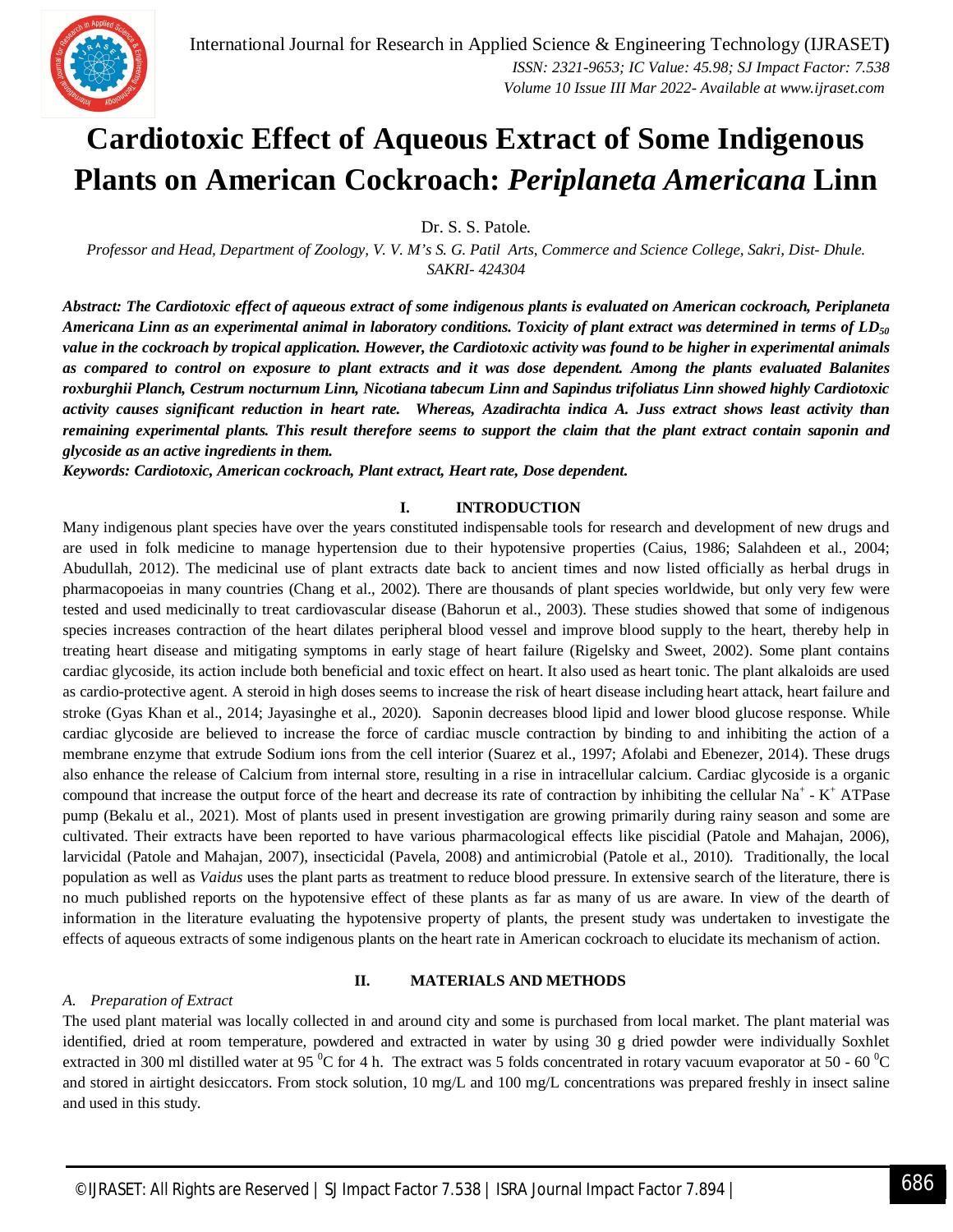

#### *B. Experimental Animal*

The cockroaches, Periplaneta Americana were reared and maintained in departmental laboratory. The adult healthy insect of irrespective sex were selected for experimental group of 4 cockroaches kept for both concentration of each plant extract and same number (4) of insect was kept as control.

#### *C. Experimental Procedure*

The living cockroach was dissected in insect saline from ventral side so as to expose the heart tube and alary muscles. The heart beats per minute of control animal were observed and counted under the binocular microscope. For experimental animal, adding few drops of aqueous extracts on heart and alary muscles and counted the beats per minute in similar manner of control animal. The effect of both concentrations i.e. 10 mg/L and 100 mg/L of aqueous extracts was noted.

The results are presented as mean standard error of the mean (SEM). The difference of means values were assessed for statistical significance by using students 't-test' value of 'p' equal or less than 0.05 were taken to imply statistical significance.

#### **III. RESULTS AND DISCUSSION**

The Cardiotoxic effect of aqueous extract of used indigenous plants is presented in table-1. This table also shows part used and active ingredients of plants. The heartbeat of control cockroach was counted to be within range of 60 to 67 beats /minutes. Whereas decreases in heart beats were found in experimental animals those exposed to aqueous extract and it was directly proportional to the concentration of dose used. In most of plants used in present investigation contains saponin, alkaloid, glycoside etc as an active ingredient, which are responsible for reduction in heartbeats. Among the plant used *Acacia concinna, Acorus calamus, Balanites roxburghii, Cestrum nocturnum, Nicotiana tabecum, Sapindus trifoliatus* etc shows higher Cardiotoxic activity, causes significant reduction in cockroach heart rate. The highest Cardiotoxic activity was found in cockroach exposed to aqueous extract of *Sapindus trifoliatus* plant. It was followed by animal exposed to extract of *Nicotiana tabecum, Balanites roxburghii, Acorus calamus* and so on. These results are corroborated with earlier workers viz., Roy and Chatterjee, 1968; Jawale and Mahajan, 1998.

The rhythm of the insect heart appears to be purely myogenic (Miller, 1974) though the frequency and amplitude of the heart are influenced by nervous stimuli. The rate of heart beat is greatly affected by temperature, activity and physiological state of the insect (Richard and Devis, 1979). In addition to these many factors affect the heart beat of insect under experimental conditions). They include light, the secretion of carpora cardiac and carpora allata, various tissue extracts and pharmacological active substances (Jones, 1974). The plant used in present investigation contains saponin and glycosides, which has Cardiotoxic and cardiotonic effect (Roy and Chatterjee, 1968). This has been proved in present study. The heart beats of cockroach opened in insect saline seems to have a noticeable response to very low concentration i.e.  $\text{Im}g/L$  of aqueous extracts of plants.

The results of present investigation showed that the aqueous extracts of used indigenous plants lowers heart rate in cockroach. The dose dependent nature of the effects of extract suggests a cumulative action of the active substance(s) present in plants. This observation agrees with the earlier reports of Abdul and Amin (1997) and Salahdeen et al., 2004.

#### **IV. ACKNOWLEDGEMENT**

I would like to thanks, Principal of my institute who provide departmental laboratory facilities during this work period.

#### **REFERENCES**

- [1] Abdul-Ghani, A. S. and Amin, R. (1997). Effect of aqueous extract of Commiphora opobalsamum on blood pressure and heart rate in rats. J. Entomopharmacol. 57: 219-2.
- [2] Abudullah, S. Shatoor (2012). Cardio-tonic effect of the aqueous extract of whole plant of Crataegus aronia Sun: azarolus (L) on isolated Rabbit's heart. Afri. J. Pharm and pharmacol. 6(26): 1901-1909.
- [3] Afolabi Clement Akinmoladun and Ebenezer Olatunde Farombi. (2014). Elsevier. Toxicological Survey of African Medicinal Plants. Pp. 395-421.
- [4] Bahorun, T., Aumjaud E, Ramphul H, Rycha M, Luximon-Ramma A, Trotin F. and Aruoma, O. (2003). Phenolic constituents and antioxidant capacities of Crataegus monogyna (Hawthorn) callus extracts. Nahrung 47:191-198.
- [5] Bekalu, A. T., Abera, H. B., Dawit, Z. W. and Derbew, F. B. (2021). Cardioprotective effects of crude extract and solvent fractions of Urtica simensis Leaves on Cyclophosphamide-induced myocardial injury in Rats. J. Expt. Pharmaco. 13:147-160.
- [6] Caius, J. F. (1986). The medicinal and poisonous plants of India. Sci. Pub. Jodhpur India. 7-439.
- [7] Chang, C. T., Cheng, Y. C., Fang, J. T. and Huang, C. C. (2002). Star fruit (Averrhoa carambola) intoxication: an important cause of consciousness disturbance in patients with renal failure. Hawthorn. J. Clin. Pharmacol. 24:379-382.
- [8] Gyas Khan, Syed, E. H., Tarique, A., Mohd, N. A., Mohammad, M. S. and Alam, M. F. (2014). Cardioprotective effect of green tea extract on doxorubicininduced cardiotoxicity in rats. Acta Pol Pharm. 71(5): 861-8.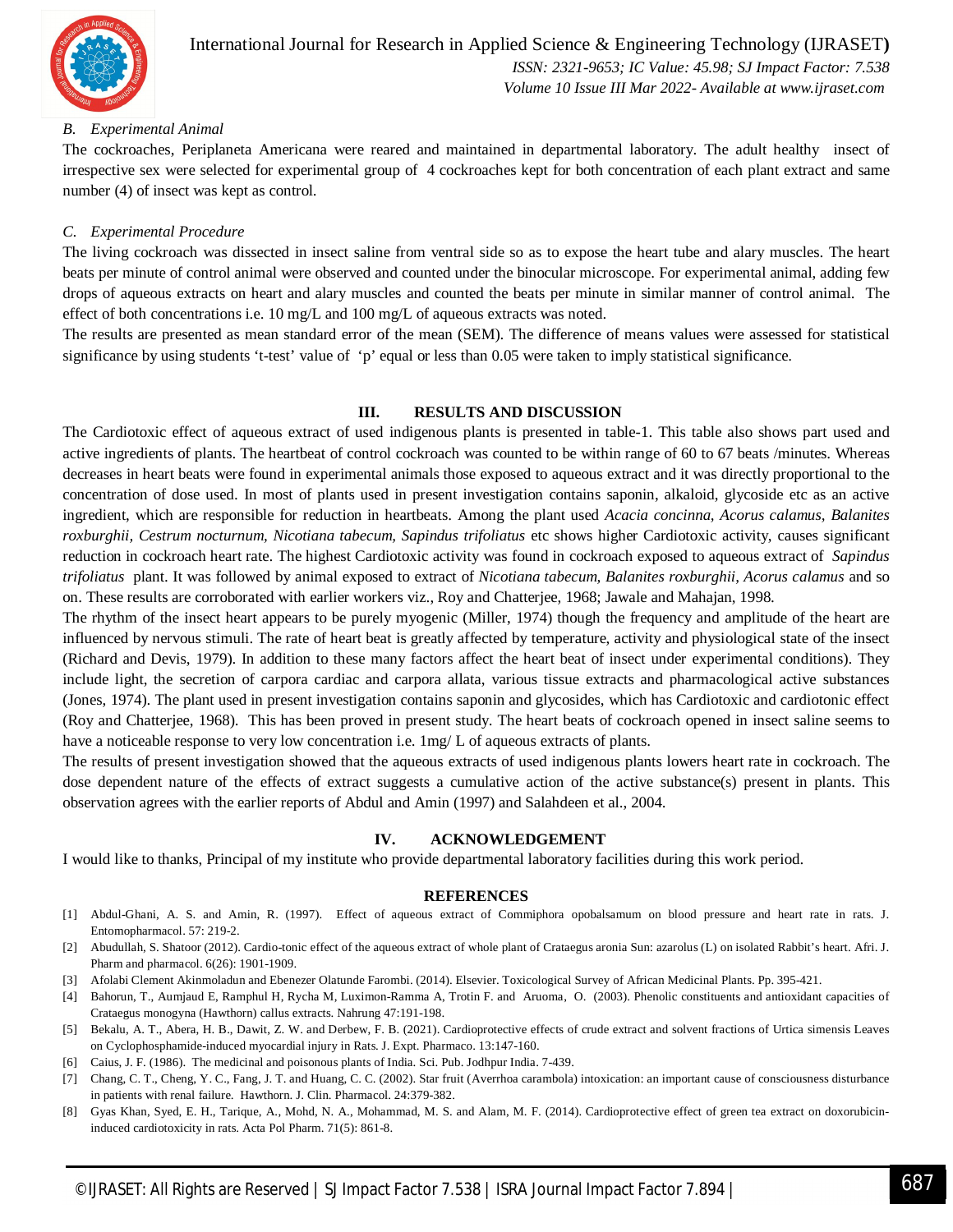

#### International Journal for Research in Applied Science & Engineering Technology (IJRASET**)**  *ISSN: 2321-9653; IC Value: 45.98; SJ Impact Factor: 7.538*

 *Volume 10 Issue III Mar 2022- Available at www.ijraset.com*

- [9] Jawale, S. M. and Mahajan, R. T. (1998). Effect of aqueous extract of Cestrum nocturnum (Linn) on cockroach: Periplaneta americana. Proc. Acad. Environ. Biol. 7(2):129-132.
- [10] Jayasinghe, A. N., Ruwani, P. H., Kamini, A. P. Jayatilaka, W. and Lakmini, K. B. Mudduwa. (2020). Cardioprotective potential of Murraya Koenigii (L.) Spreng. Leaf extract against Doxorubicin- Induced Cardiotoxicity in Rats. Hindawi Evidences- Based Complementary and Alternative Medicine. Article ID 6023737, 16 pages. https:doi.org/10.1155/2020/6023737.
- [11] Jones, J. C. (1974). Factors affecting heart rates in insects, In: The Physiology of insect (Ed: Rockstain M.) 5, 119-167.
- [12] Miller, T. A. (1974). Electro-physiology of the insect heart. In: The physiology of insecta (Ed. Rockstain M.) 5, 169-200.
- [13] Patole, S. S. and Mahajan, R. T. (2006). Phytotoxicity in fishes. Advances in fish Research. IV: 299-312. (ed.) J. S. Datta Munshi and H. R. Singh. Narendra Publishing House, New Delhi.
- [14] Patole, S. S. and Mahajan, R. T. (2007). Evaluation of some indigenous plants of Khandesh region as Mosquito larvicides.. Him. J. Env. Zool. Vol. 21 (2): 257-264.
- [15] Patole, S. S., Patil, S. K. and Shaikh, M. H. (2010). Antimicrobial potential of some plant extracts of Charanmal ghat, Dist- Dhule (M. S.). J. Adv. Sci & Technol. 13(3): 69-72.
- [16] Pavela, R. (2008). Insecticidal properties of several essential oils on the house fly (Musca domestica L.). Phytother Res. 22(2): 274-8.
- [17] Roy, A. R. and Chatterjee, M. L. (1968). Pharmacological observation on saponin from Cestrum nocturnum. Ind. J. Expt. Biol. 6, 160.
- [18] Richard, O. W. and Davis, R. G. (1979). Imm's general text book of entomology  $(10<sup>th</sup>$ edition) Chapman and Hall London. 242-444.
- [19] Rigeleky, J. M. and Sweet, D. V. (2002). Hawthorn, Pharmacology and Theraputic Uses. Am. J. Health Syst. Pharm. 59:417-442.
- [20] Salahdeen, H. M., Yemitan, O. K. and Alada, A. R. A. (2004). Effect of aqueous leaf extract of Tridax procumbens on blood pressure and heart rate in Rats. Afri. J. Biomed. Res. 7: 27-29.
- [21] Suarez, A., Ulate, G. and Ciccio, J. F. (1997). Cardiovascular effects of ethanolic and aqueous extracts of Pimenta dioica in Sprague-Dawley rats. J. Ethanopharmacol. 55(2): 107-11.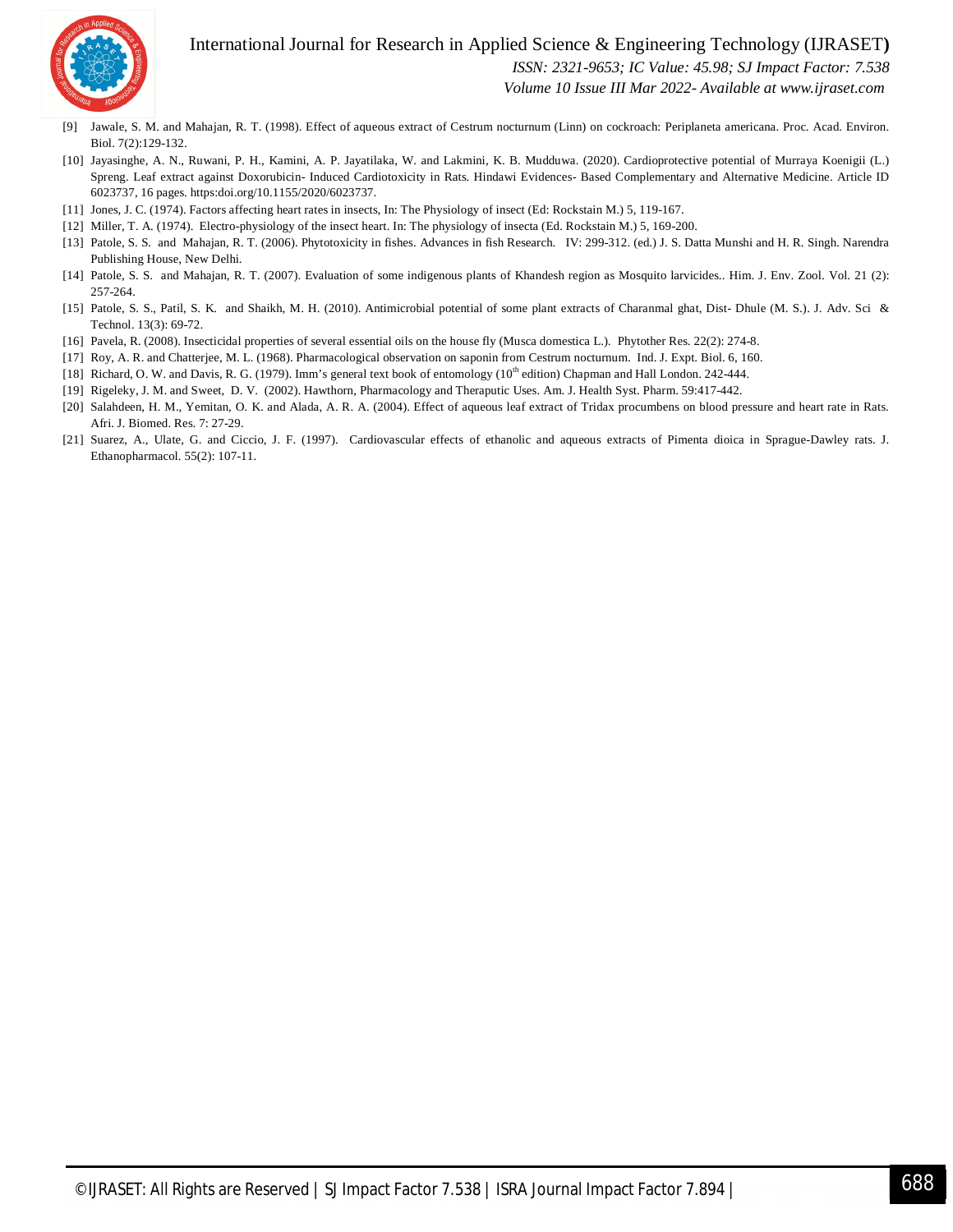

International Journal for Research in Applied Science & Engineering Technology (IJRASET**)**

 *ISSN: 2321-9653; IC Value: 45.98; SJ Impact Factor: 7.538 Volume 10 Issue III Mar 2022- Available at www.ijraset.com*

Sr. No. Plant name Part used Active ingredients Heart beats per minute With saline Control Experimental animals Treated with aqueous extract  $\overline{10}$  mg/L  $\qquad$   $\qquad$   $\qquad$   $\qquad$   $\qquad$   $\qquad$   $\qquad$   $\qquad$   $\qquad$   $\qquad$   $\qquad$   $\qquad$   $\qquad$   $\qquad$   $\qquad$   $\qquad$   $\qquad$   $\qquad$   $\qquad$   $\qquad$   $\qquad$   $\qquad$   $\qquad$   $\qquad$   $\qquad$   $\qquad$   $\qquad$   $\qquad$   $\qquad$   $\qquad$   $\qquad$   $\qquad$   $\qquad$   $\qquad$   $\$ 01 *Acacia concinna* D. C. **F** Saponin, Alkaloid 63 ± 2.0 58 ± 1.0 (7.93) \* 51 ± 1.5 (19.04) \*\* 02 *Acorus calamus* Linn R Acorin, Glycoside, Essential oil  $66 \pm 1.0$  60  $\pm 1.5$  (9.09) \* 52  $\pm 2.5$  (21.21) \*\* 03 *Anagallis arvensis* Linn WP Saponin, Glycoside 66 ± 1.5 62 ± 2.5 (6.06) \* 53 ± 2.5 (19.69) \*\* 04 *Azadirachta indica* A. Juss L Azadirachtin, Salanin, Meliantriol  $67 \pm 0.5$  65  $\pm 2.0$  (2.98) NS  $\pm 59 \pm 1.0$  (11.93) \* 05 *Balanites roxburghii* Pla. F Saponin, Steroid and Sapogenin  $\begin{bmatrix} 60 \pm 2.5 \end{bmatrix}$  52  $\pm$  3.0 (13.33) \*\*  $47 \pm 2.5$  (21.67) \*\* 06 *Cestrum nocturnum* Linn L Saponin, Glycoside 62 ± 2.2 55 ± 2.5 (11.29) \*\*  $50 \pm 3.5$  (19.35) \*\* 07 *Citrullus colocynthis* S. **F** Saponin, Colocynthine 61 ± 2.5  $56 \pm 2.0 (8.19) * 51 \pm 2.5 (16.39) **$ 08 *Duranta rapens* Linn L Saponin, Alkaloid 63 ± 2.0 58 ± 3.0 (7.93) \* 54 ± 3.5 (14.28) \*\* 09 *Nicotiana tabecum* Linn L Alkaloid, Nicotine, Anabasine 60 ± 3.0 51± 2.5 (15.0) \*\* 46 ± 2.5 (23.33) \*\*\* 10 *Sapindus trifoliatus* Linn F Saponin 65 ± 1.5 49 ± 3.0 (24.61) \*\*\*  $45 \pm 3.5$  (30.76) \*\*\* 11 *Sphaeranthus indicus* Linn WP Sphaeranthine, Glucoside 64 ± 2.0  $58 \pm 2.5 (9.37) *$  53 ± 3.5 (17.18) \*\* 12 *Tephrosia purpurea* Pers R Glycoside, Rotenone 64 ± 1.5  $59 \pm 2.0$  (7.81) \* 56 ± 2.0 (12.50) \*\*

Table-1: Effect of aqueous extract of some indigenous plants on heart of American Cockroach: *Periplaneta Americana* Linn.

Part used - F= Fruit, WP= Whole plant, L= Leaves,  $R = Root$ 

Values represent mean  $\pm$  (n=4); NS = Non significant, \*p < 0.05, \*\* p < 0.01. Values in the parenthesis are per cent change over control.